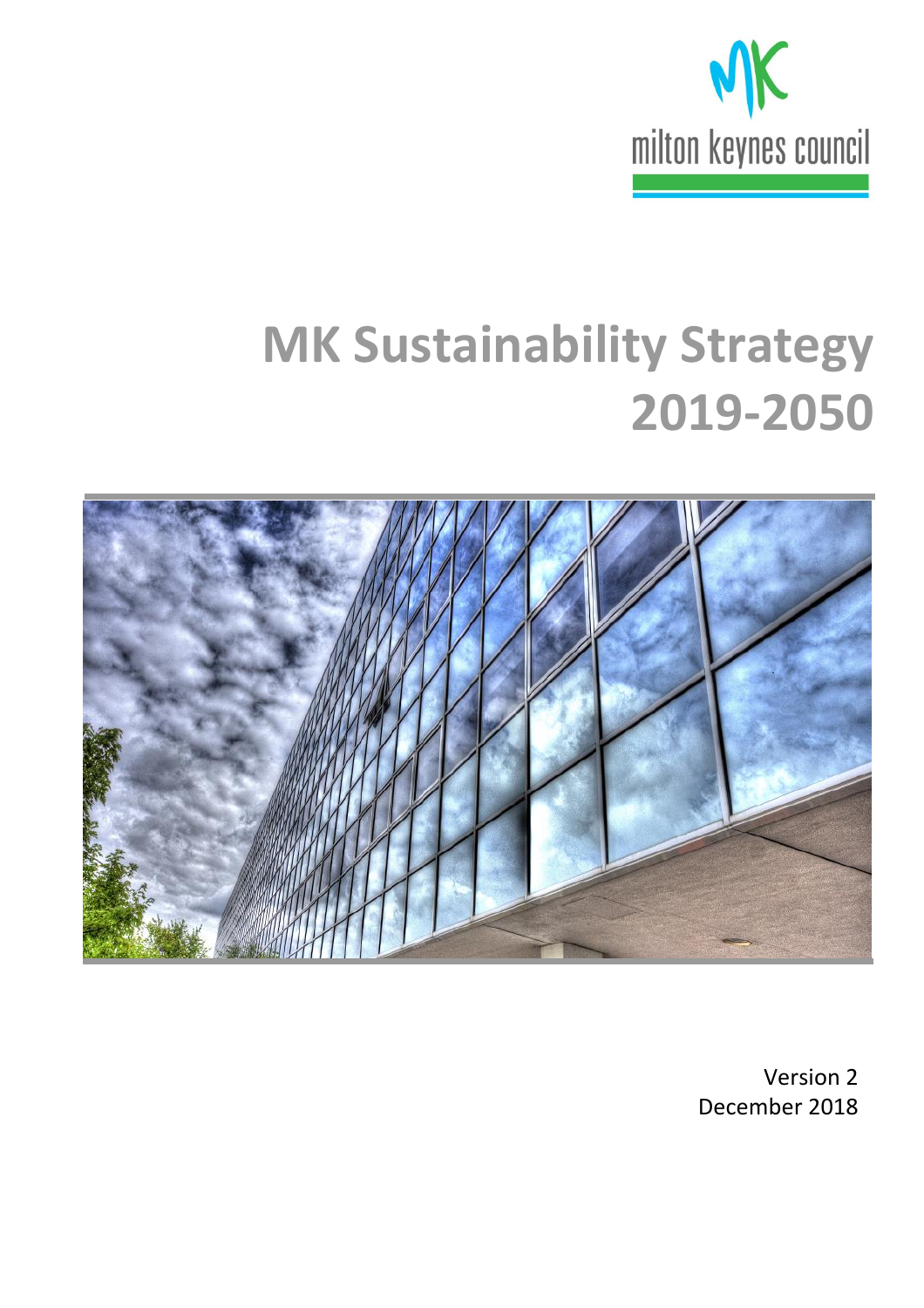## **Foreword**

Milton Keynes Council's Sustainability Strategy 2019 – 2050 is our long-term vision to create a worldleading sustainable city which embraces innovation, creates high quality jobs and recognises it has a vital role in tackling the global challenges of climate change.

Milton Keynes is Different by Design and has always faced challenges with new and exciting projects such as:

- The world's first modern energy efficient housing at Home World 1981, Energy World 1985 and Future World 1994;
- The first UK city to have kerbside recycling 1989;
- The first public electric vehicles charging points in 2010.

Milton Keynes is a place where nothing has ever stood still, and innovation is embraced. We are ambitious for the future of Milton Keynes and recognise that being a truly sustainable city will require us to work cooperatively with our customers, businesses and partners, while setting pioneering but achievable goals with a clear framework on how to accomplish them.

Milton Keynes will strive to be carbon neutral by 2030 and carbon negative by 2050 while creating one of the world's most truly sustainable economies and models for growth.

Our three priorities as outlined in this strategy are: a green energy revolution, to ensure the most efficient and low impact use of our resources, and to create a prosperous circular economy.

These priorities ensure that as Milton Keynes grows we take advantage of the opportunity to do so responsibly, creating energy resilience, maximising the use of renewable energy, reducing our water usage, minimising transport emissions, ensuring clean air, and an economic system that promotes a sustainable economy that addresses the challenges of climate change.



**Councillor Peter Marland Leader, Milton Keynes Council**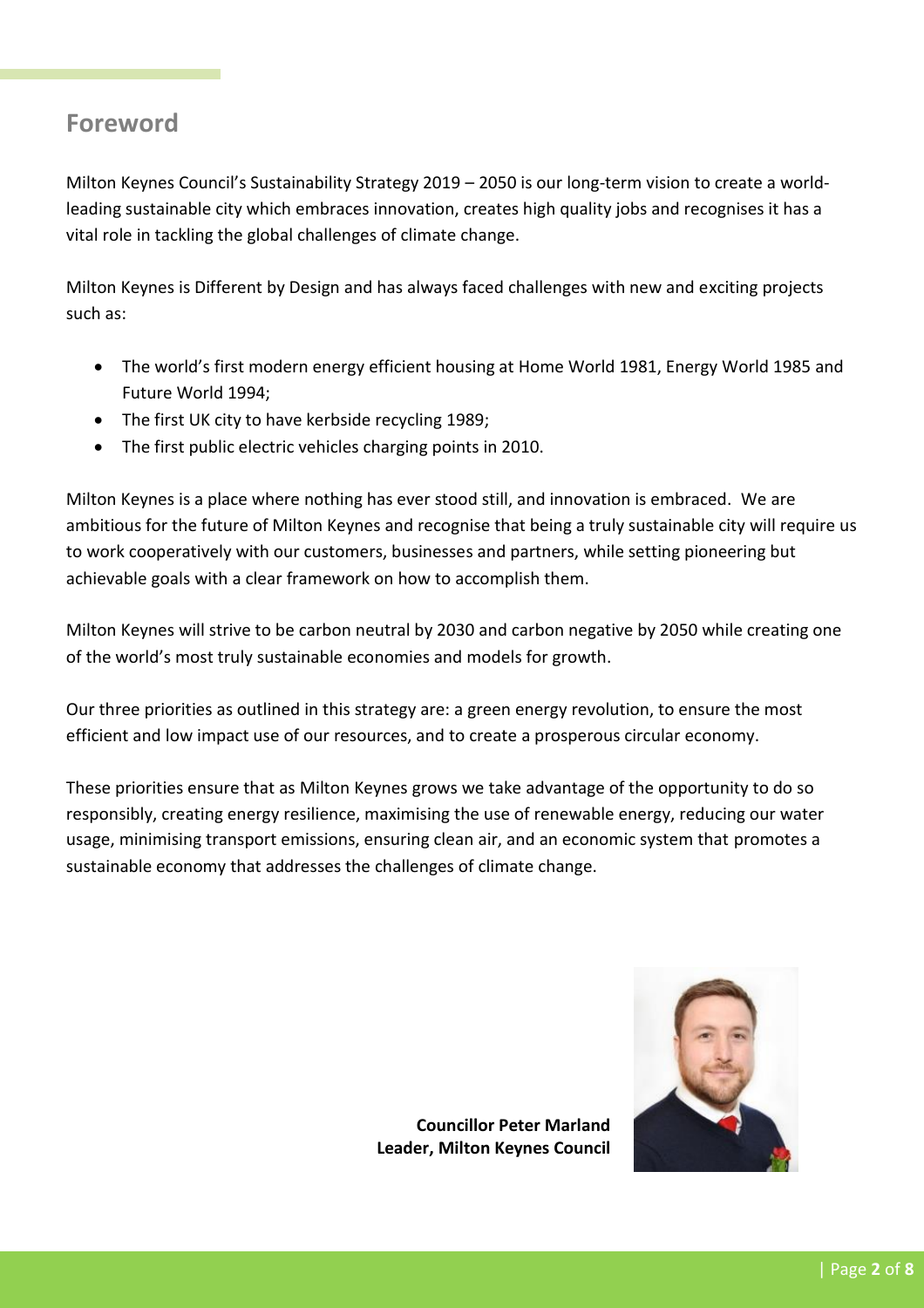# **Strategy vision, principles and priorities**

# **Vision**

**Forewo**

 $\mathcal{Q}$ 

Milton Keynes can be the world's greenest and most sustainable city, using the opportunities of growth to tackle the challenges of climate change and resource competition to create a more prosperous city for all our people and future generations which is carbon negative by 2050

# **Sustainable principles**

#### **Green energy**

Maximising the use of renewable energy, reducing carbon and providing resilience to the grid

#### **Circular economy**

Increasing the efficient use of resources to reuse materials, use less water, and ensure the best use of land

#### **Low emissions**

Reducing the level of emissions from transport, industry and agriculture and ensure clear air

# **Priorities for action by 2050**

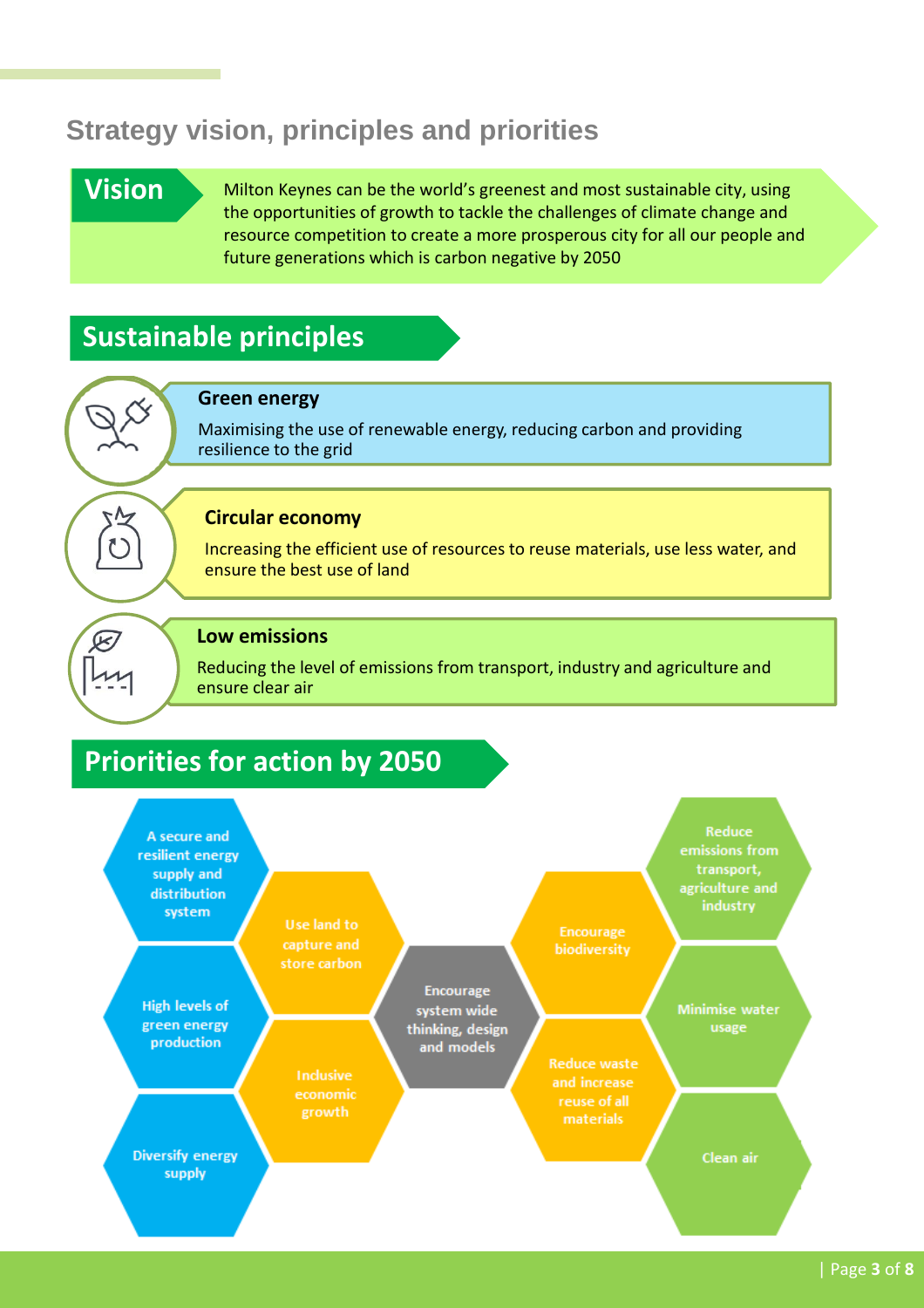# **Objectives**

Milton Keynes is the most successful new town, with a thriving economy and a high standard of living.

The Council Plan 2016 – 2020 seeks to ensure Milton Keynes remains a city of opportunity for all, a place where it is affordable to live in a good home and everyone is able to live a healthy, active and fulfilled life.

However man-made climate change and the over use of global resources is stretching the planet's ability to continue to provide a safe, hospitable environment for mankind in the long-term.

The UN Paris Climate Agreement (COP21) agreed to seek to limit a global temperature rise to 1.5oC. Limiting man-made temperature increases to this level will likely limit the most serve impacts of climate change globally. Temperature rises above this level would likely result in severe and profound changes to the environment, driving extremes such as drought and famine in some areas and flooding in other. Such circumstances would drive global turmoil, increase uncontrolled migration of populations, devastate economies and undermine a safe, prosperous future for future generations.

Other factors are already driving significant change, such as high levels of species extinction and over intensification of land use reducing the availability of water.

Milton Keynes cannot stand aside from the potential impact of such issues.

The IPCC's Special Report on Global Warming of 1.5°C, published in November 2018, describes the enormous harm that a 2°C rise is likely to cause compared to a 1.5°C rise, yet told us that limiting Global Warming to 1.5<sup>°</sup>C may still be possible with ambitious action from national and local government, cities, civil society, the private sector, and local communities.

Cities are uniquely placed as both potential drivers of global climate change, but as pioneering agents of change. Cities such as Milton Keynes cannot wait for national governments to agree international terms of for action, and Milton Keynes cannot just act now, but needs to do so in an ambitious and globally defining way to show that a sustainable future is possible.

**Sustainable outcomes we are seeking**

- Use less carbon than we are able to capture;
- Contribute positively to action on climate change;
- A more sustainably designed city;
- A transition to low-cost renewable energy sources;
- A sustainable green economy with well-paid jobs;
- Reduce the consumption of resources without sacrificing economic development;
- A diverse, green and bio-diverse environment;
- Less use of water;
- Clean air;
- A healthier and more sustainably conscious population.

**The objective of this strategy is to set out our intentions to be the Greenest City in the World, and set a framework for how to intend to do this.**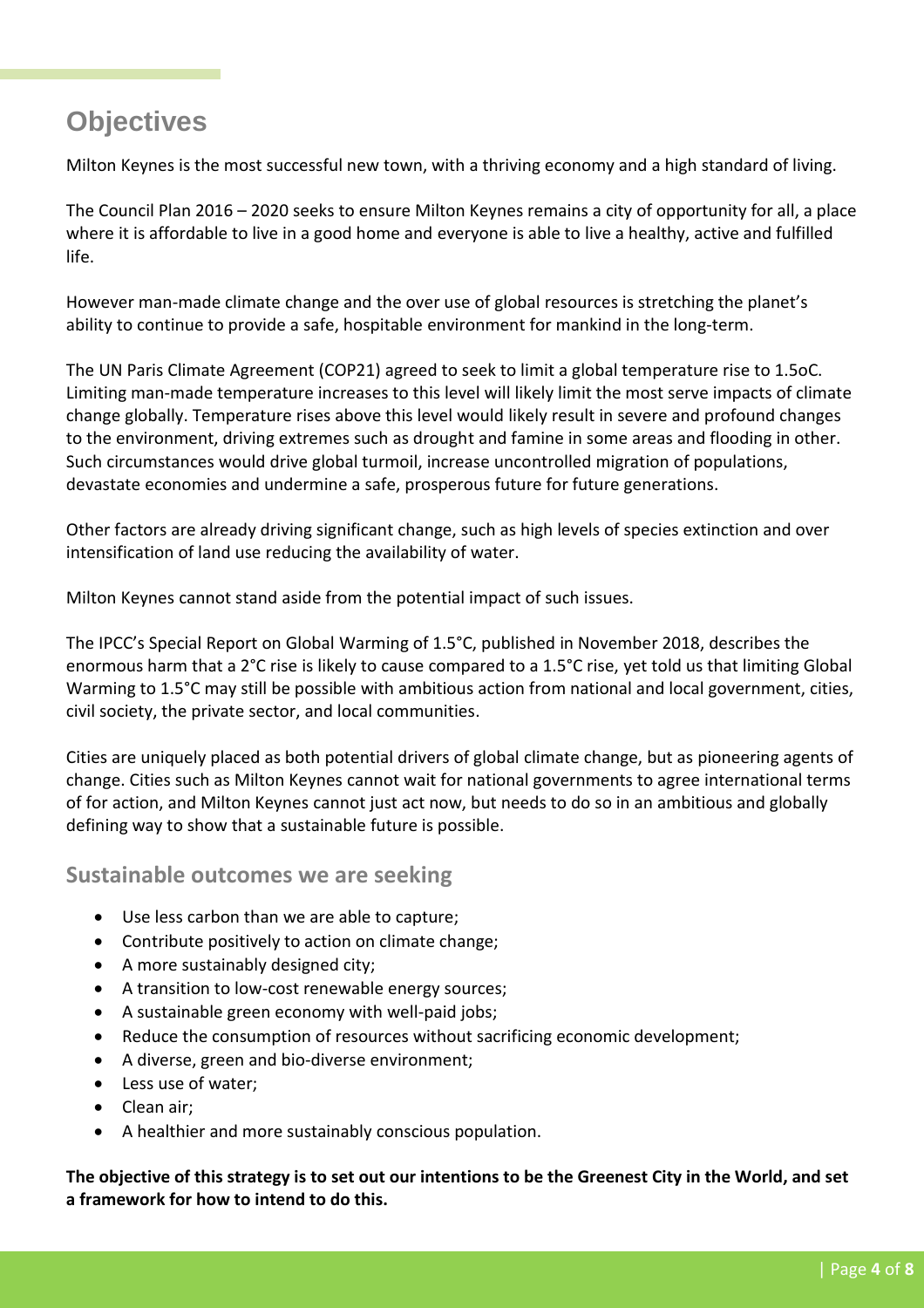#### | Page **5** of **8**

# **Green energy**

Energy is essential in our everyday lives whether at home or at work or in leisure. We expect continuous and reliable energy connections and, regardless of the physical infrastructure, where we are and the supply networks that create them.

With the ever increasing energy costs to the homeowner, tenants and businesses, it is paramount that Local Authorities ensure that investment in the energy infrastructure of the city is maintained. Milton Keynes Council is committed to enabling and securing private and public investment in the energy infrastructure within the borough.

The resilience of the national energy infrastructure is one area where we can focus on delivering alternative and renewable sources of energy rather than the current reliance on fossil fuels. We will ensure that we are proactive in taking forward comprehensive, credible initiatives to secure funding and continuing the drive to improve the energy efficiency of the existing buildings across the city. Our commitment to delivering renewable energy sources is evidenced in a number of projects.

New developments across the city should have photo voltaics to create their own electricity; battery storage facilities within houses and commercial buildings will secure energy resilience; we can ensure all waste created is reused to create alternative forms of energy

## **What we've done**

The council has installed a photo-voltaic (PV) arrays on the Civic Offices and Wolverton Depot producing electricity and therefore reducing the amount of electricity it has to buy.

Combined heat and power (CHP) plants have been installed in Putnam House and Lincoln Court which are sheltered housing blocks

The Residual Waste Treatment Facility (RWTF) which the

council built processes around 110,000 tonnes of residual waste and produces enough energy to power between 10 to 12,000 homes.

### **Our aims - what we will do by 2050**

- All new developments to include green energy generation schemes;
- MK Council to produce and distribute energy;
- Council procurement to drive low carbon suppliers;
- Use energy efficient and carbon passive technology on new and existing buildings;
- Drive lower and more efficient energy use.

Maximise use of renewable energy from a variety of sources and provide greater resilience to the national grid locally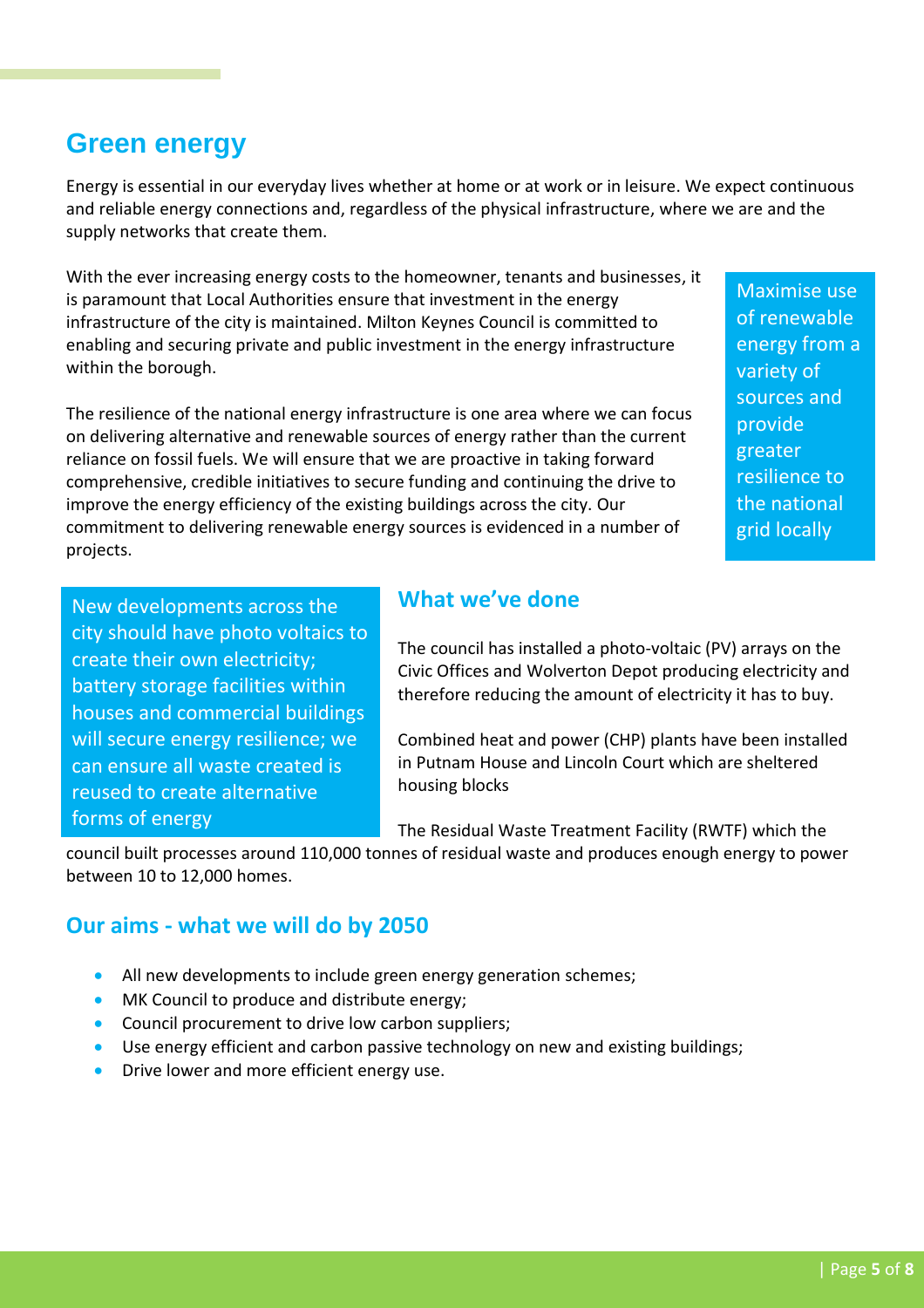# **Circular economy**

Milton Keynes Council's vision to have a sustainable future means we need to rethink the way our economy uses resources. A circular economy is one which seeks to maximise the use we get from our resources by reducing waste from leakage, ensuring better use of materials, more refurbishing and recycling, and producing less waste.

We are passionate about delivering a sustainable future for the city, which can continue to be prosperous, but where we can work with our partners and producers to ensure that resources are used wisely. This will mean we are able to continue to be a prosperous and successful place, ensuring we continue our heritage of sustainable green space.

The challenge of climate change reaches all our lives, where simple solutions can help solve major issues.

Circular economies will encourage the reuse of all resources. The use of land to capture and store carbon will be a key driver in the future

The world faces a global crisis where entire species are facing extinction,

not just of prestige mammals, but biodiversity on local land of insects and creatures such as bees, hedgehogs and birds. We can use the green and rural environment of Milton Keynes to the advantage of our aims, using land to capture carbon and increase biodiversity. Population growth and increased industrial usage also places pressure on the provision and level of water use.

We will use our successful economy to encourage change from a place of strength, transitioning to a green economy to create jobs and base more production locally, while the reuse of materials and the ability to reduce waste is something everyone can contribute to.

The council fleet of vehicles could become gas powered and be fuelled from the output from the green/garden waste collection that is currently undertaken. The migration to gas powered vehicles improves the air quality and if excess gas is created from the waste collection it can also be used to drive a turbine to produce electricity for wider use.

## **What we've done**

Encouraging bio-diversity across the city is underway as landscaping grid road corridors is graded to ensure the grass is managed to encourage more plants to grow and more animals to live there.

The council has reduced the amount of single use plastics it uses itself while our pioneering Materials Recycling Facility already increases the level of waste salvaged for recycling that would have otherwise ended its useful life.

Milton Keynes has world-leading businesses such as Bridgman & Bridgman that highlight that there is no need to compromise sustainable principles for economic growth.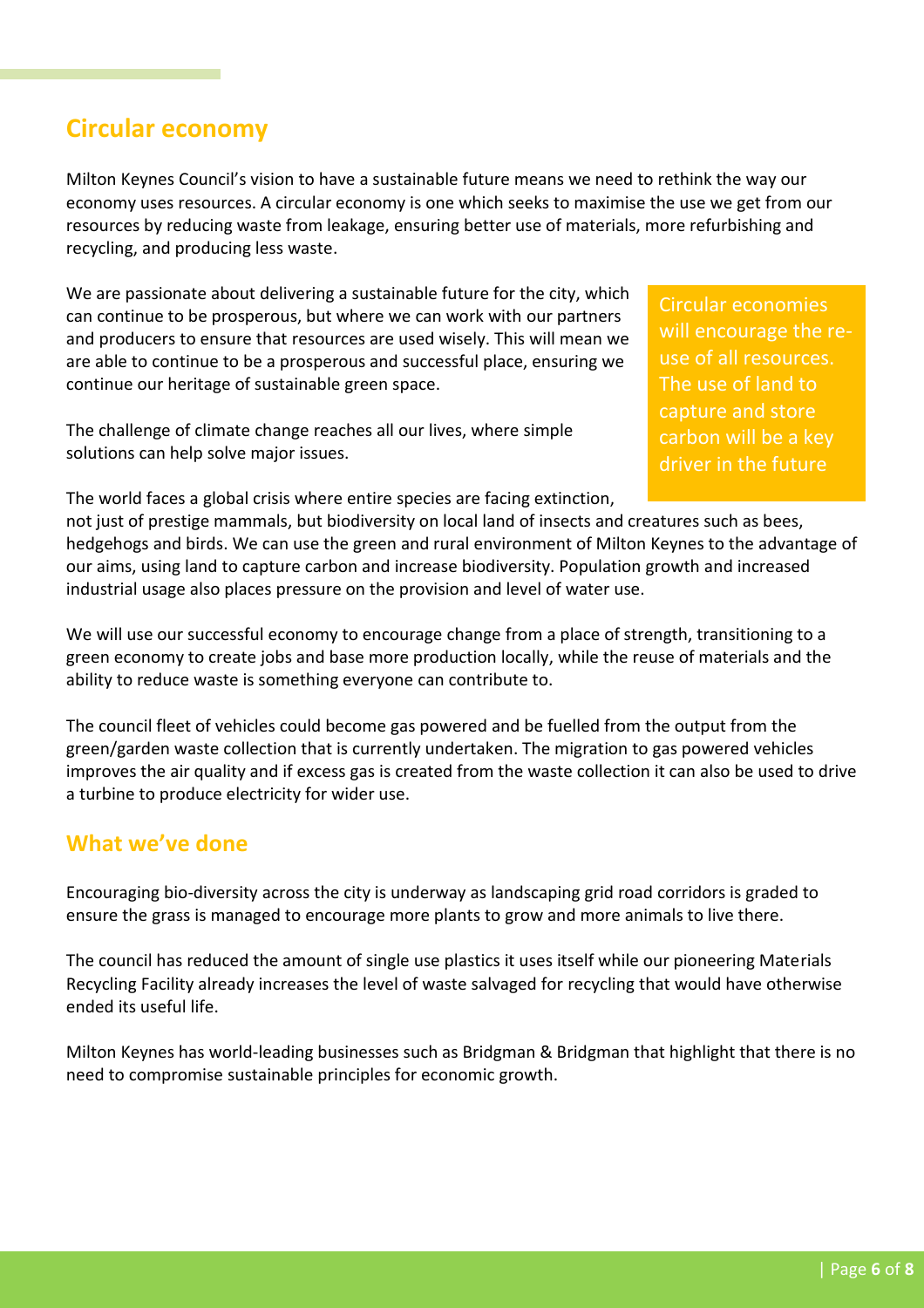## **Our aims - what we will do by 2050**

- **•** Focus on encouraging green jobs and inward investment;
- **Encourage more local food and materials production;**
- **Continue the green heritage of Milton Keynes;**
- **Ensure excellent sustainable design;**
- Use more land to capture and store carbon;
- Work with all landowners to encourage biodiversity;
- Promote low impact and sustainable building methods and materials;
- Continue to encourage waste reduction, reusing and recycling;
- **•** Ensure better water management and usage.